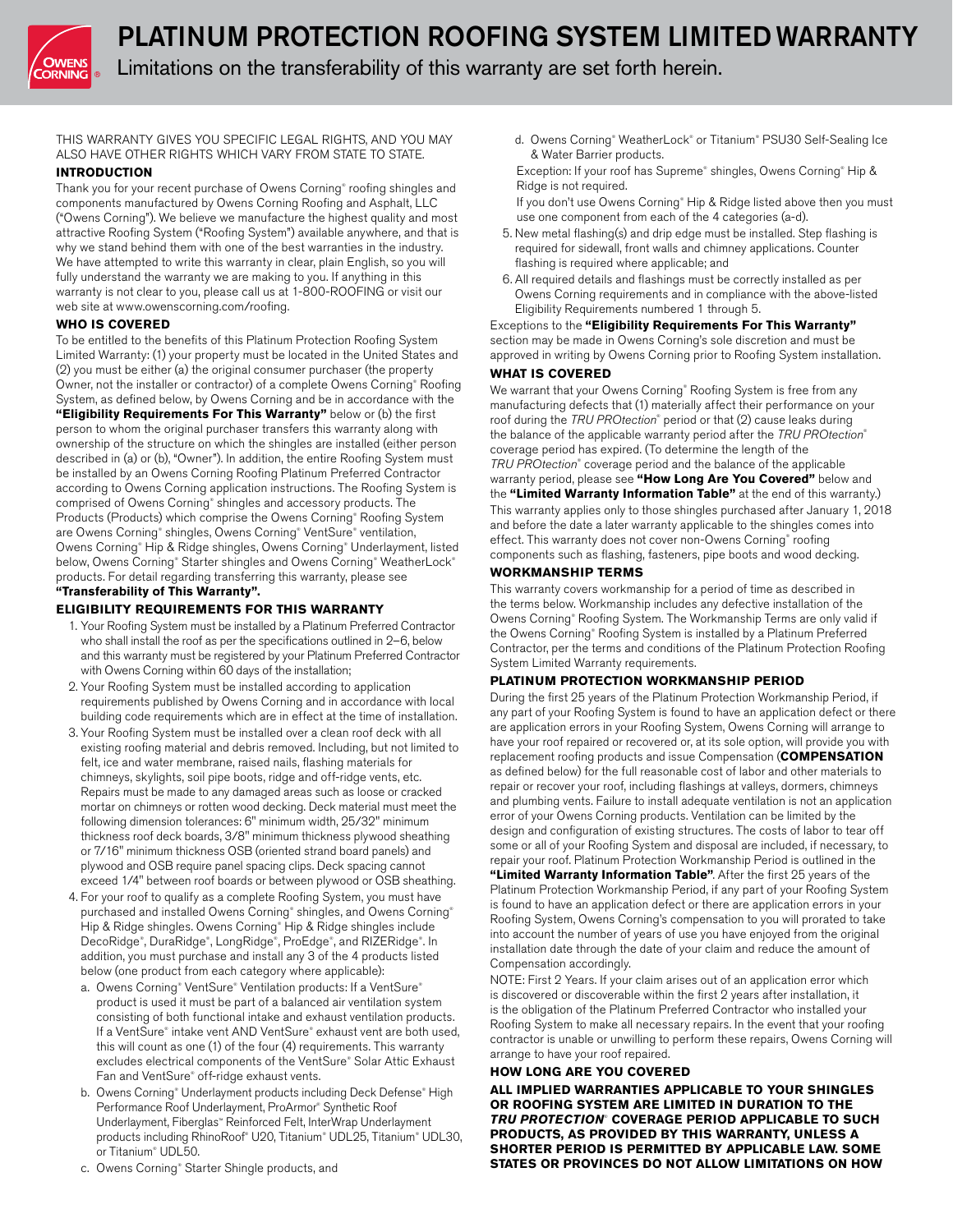#### **LONG AN IMPLIED WARRANTY LASTS, SO THE ABOVE LIMITATION MAY NOT APPLY TO YOU.**

The length of your warranty depends on the type of Owens Corning® Shingles you purchased. See the **"Limited Warranty Information Table"** at the end of this warranty for the specific warranty period that applies to your Shingles. If you make a claim under this warranty which results in a repair of your roof, this warranty will be unaffected, as long as the repair is done by a Platinum Preferred Contractor, and will continue to provide you with coverage on your entire Roofing System provided that Owens Corning® Products are used in the repairs. However, if you make a claim which results in your entire Roofing System being removed and replaced, this warranty will be void. If new Owens Corning® Shingles are installed, you will then receive an Owens Corning® Standard Product Limited Warranty. However, if you once again install an entire Roofing System, you will be eligible to purchase a new Platinum Protection Roofing System Limited Warranty, as long as the new Roofing System is installed by a Platinum Preferred Contractor per the **"Eligibility Requirements For This Warranty"** above.

# **1. TRU PROTECTION**®  **PERIOD**

From the installation of the shingles through the *TRU PROtection*® coverage period, Owens Corning will, compensate you to repair, replace or recover defective Products, including the cost of tear-off, and disposal subject to certain limitations. *TRU PROtection*® period excludes workmanship coverage. See the **"Limited Warranty Information Table"** at the end of the warranty for specific *TRU PROtection*® periods that apply to the Owens Corning® shingles you have purchased. Owens Corning reserves the right to arrange directly for the repair or

replacement of your Products instead of compensating you directly.This compensation is limited as follows:

A. If Owens Corning decides to replace the shingles, Owens Corning will compensate you only for the cost of replacement Owens Corning® shingles and the labor directly required to replace the defective shingles, both as reasonably determined by Owens Corning.

B. If Owens Corning decides to repair or recover the shingles, Owens Corning will compensate you only for the cost of the labor directly required to repair or recover the defective shingles as reasonably determined by Owens Corning.

C. The *TRU PROtection*® coverage period does not apply to wind and algae coverage. Please see **"What About Wind Resistance"** and **"What About Algae Resistance"** below for applicable coverage.

Under this Platinum Protection Roofing System Limited Warranty, all Owens Corning® Products (see **"Eligibility Requirements For This**  Warranty"), with the exception of electrical components of the VentSure<sup>®</sup> Solar Attic Exhaust Fan and VentSure® off-ridge exhaust vents, share the *TRU PROtection*® period concurrent with the shingle installed. At the expiration of the *TRU PROtection*® period, all Products revert to the coverage specified by their standard warranties.

Under the Platinum Protection Roofing System Limited Warranty, if a cut Owens Corning® Supreme® Shingle is used instead of Owens Corning® Hip & Ridge shingles, the warranty and *TRU PROtection*® period for the Supreme® Shingle is 15 years. The Owens Corning® Supreme® Shingles do not assume the warranty term for shingles used on the balance of the roof, unless the entire roof is installed with Supreme® Shingles. *TRU PROtection*® period does not apply to Wind and Algae coverage. Please see **"What About Wind Resistance"** and **"What About Algae Resistance"** below for applicable coverage.

#### **2. PRORATED PERIOD**

 Once the *TRU PROtection*® period of this warranty has expired, the prorated period will begin. During this prorated period, we will provide prorated compensation of the cost of the defective Owens Corning® products, but no other costs will be covered, and we will take into account the number of full years of use you have enjoyed from the original installation date through the date of your claim, and reduce the amount of our Compensation to you accordingly. We will prorate the amount of our Compensation to you to adjust for the number of years you have enjoyed from the original installation date through the date of your claim. For example: If you have a 25 year warranty and you make your claim anytime in the 15th year of the warranty, our Compensation to you will be reduced by 14/25ths of the Owens Corning<sup>®</sup> Product cost at the time of purchase. For lifetime shingle coverage (for as long as Owner owns the home on which the Roofing System is installed), see the **"Limited Lifetime Shingle Proration**^ **Table"**. Owens Corning reserves the right to arrange directly for the repair or replacement of your Products instead of compensating you directly.

# **3. OTHER TYPES OF STRUCTURES**

The coverage for all Owens Corning® shingles offered by this warranty depends on the structure on which the shingles are installed and the owner of the structure. Lifetime coverage for all Owens Corning® shingles applies only to single-family detached homes where the owner of the roof is the resident occupying the home. In the instance of shingles purchased or installed on property owned by others, for example, corporations, governmental agencies, partnerships, trusts, religious organizations, schools, condominiums, homeowners' associations, or cooperative housing arrangements, or installed on any other structures (for example, apartment buildings or any other type of building or premises not used by individual homeowners as their residence), the warranty period for Oakridge® shingles will be 40 years and all other lifetime shingles will be 50 years from the original installation date of the shingles, and the *TRU PROtection*® period will be 20 years. Please see the **"Limited Lifetime Shingle Proration^ Table"** for the prorated formula after *TRU PROtection*® coverage expires for lifetime shingles.

# **LIMITED LIFETIME SHINGLE PRORATION**^ **TABLE**

| Structure/<br>Owner             | <b>Tru PROtection' Period</b><br><b>Years 1-50</b> | Prorated Period Years 51 and Beyond                |                                                     |  |  |  |  |
|---------------------------------|----------------------------------------------------|----------------------------------------------------|-----------------------------------------------------|--|--|--|--|
| Single-family<br>detached homes | $100% + +$                                         | 20%                                                |                                                     |  |  |  |  |
| Structure/<br>Owner             | Years 1-20                                         | Years 21-40 Oakridge®<br><b>Shingles Only</b>      | Years 21-50 All Other<br><b>Lifetime Shingles</b>   |  |  |  |  |
| Other types<br>of structures    | $100% + +$                                         | 50% reduced by 2.5% each year thereafter $\Lambda$ | 60% reduced by 2% each<br>year thereafter $\Lambda$ |  |  |  |  |

 $\triangle$  For as long as Owner owns home.

 $\land$  Proration is calculated annually, based on the original installation date. There are no partial year prorations.

++ Of costs covered under this warranty.

#### **4. EXCEPTIONS**

All of Owens Corning's obligations of Compensation under this warranty (whether for repair, replacement, recover or refunding a prorated portion of the original purchase price of the defective Owens Corning® Products are subject to the limitations provided by this warranty.

### **5. WHAT ABOUT WIND RESISTANCE**

Your shingles contain asphalt sealant that requires direct warm sunlight for several days ("Thermal Sealing") in order to seal properly. If your shingles are installed during a period of cool weather, they may not adequately seal until the weather warms, and if your shingles never receive direct sunlight or are not exposed to adequate surface temperatures, they may never achieve Thermal Sealing. Prior to your shingles achieving Thermal Sealing, your shingles are more vulnerable to blow-offs and wind damage. This is the fundamental nature of shingles and not a manufacturing defect, and we are not responsible for any blow-offs or wind damage that might occur prior to Thermal Sealing having occurred. After your shingles have achieved Thermal Sealing, however, they will be covered under this warranty if they experience blow-offs or wind damage in winds (including gusts) up to the levels and for the period from the original installation date ("Wind Warranty Period") listed in the **"Limited Warranty Information Table"** at the end of this warranty.

HOWEVER, THE COVERAGE AGAINST SHINGLE BLOW-OFFS OR WIND DAMAGE IS IN EFFECT FOR A PERIOD OF 15 YEARS FOR LIFETIME SHINGLES, AND 12 YEARS FOR SUPREME® SHINGLES, FROM THE ORIGINAL DATE OF INSTALLATION.

Owens Corning will be liable only for the reasonable cost of replacing blown-off shingles and Owens Corning® Hip & Ridge shingles, if applicable (to include material and labor during the applicable *TRU PROtection*® warranty period) and the reasonable cost of manually sealing the unsealed shingles remaining on the roof.

Owens Corning is not responsible where the damage or blow-offs are caused by damage to the underlying structure.

#### **6. WHAT ABOUT ALGAE RESISTANCE**

If the shingles that you purchased were not specifically labeled as **"Algae Resistant"** ("AR"), then any discoloration caused by algae is not covered by this warranty as explained in **"What Is Not Covered"** below. However, if you did purchase AR shingles, they are covered for the period described in the **"Limited Warranty Information Table"** at the end of this warranty following the date of installation (**"AR Warranty Period"**) against brownblack staining caused by growth of cyanobacteria Gloeocapsa magma algae. We do not cover the effects of other growth such as mold, lichen, and green algae. If brown-black staining occurs during the AR Warranty Period, you will be entitled to the following remedy: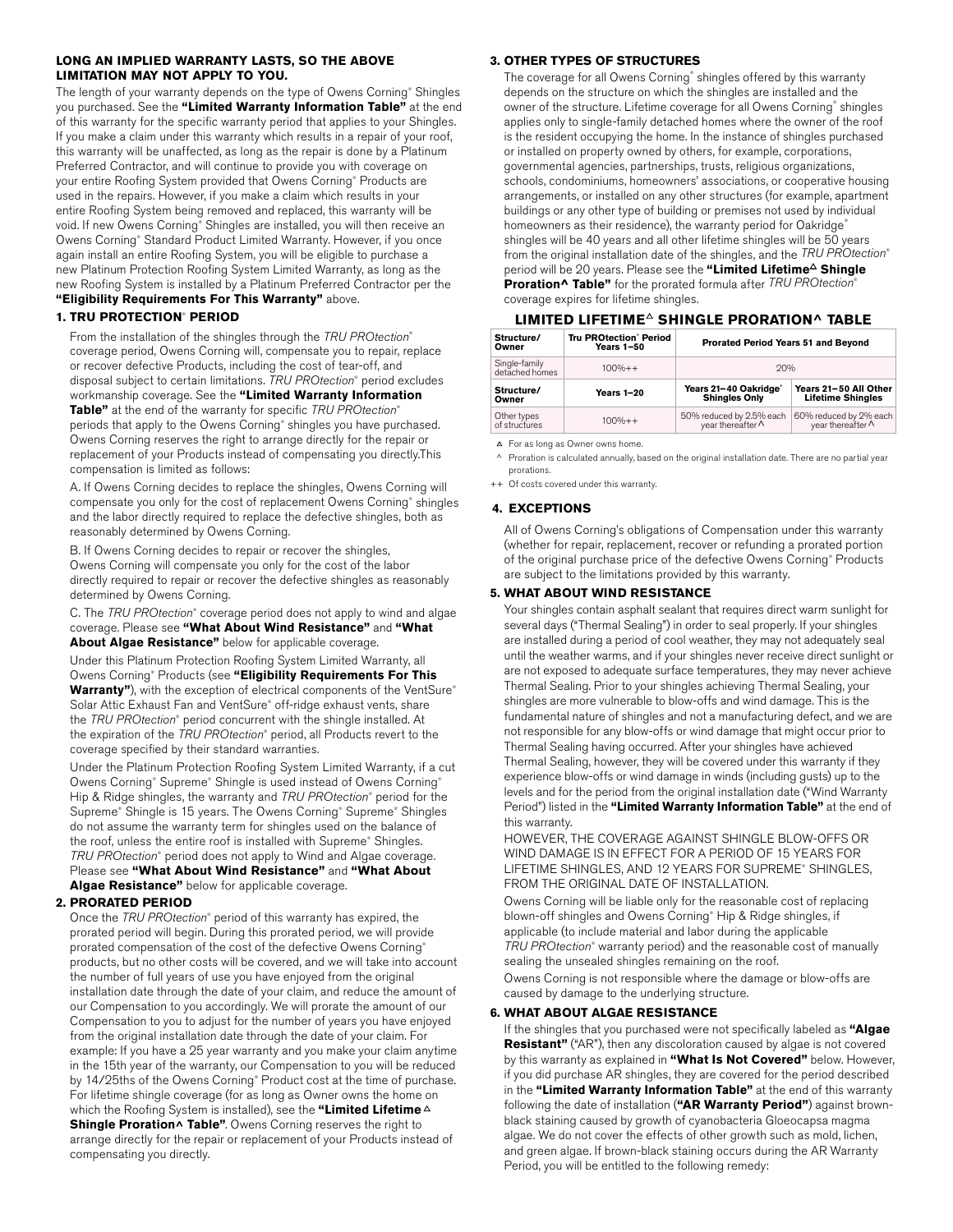- **a. Remedy Algae Growth**—If your AR shingles are discolored by cyanobacteria algae growth during the first year of the AR Warranty Period, we will compensate you for the cost, including labor (such cost not to exceed the initial cost of the AR shingles plus the initial cost of installation), as reasonably determined by Owens Corning, to repair, replace or recover the affected AR shingles. For purposes of this AR shingle warranty, the term "repair" as used above refers to cleaning or otherwise removing any algae growth from affected AR shingles. Decisions regarding whether your AR shingles should be repaired, replaced or recovered will be made solely by Owens Corning.
- **b. Proration**—If your AR shingles have been installed longer than 1 year, labor will not be covered and our compensation will be limited to a prorated amount of the cost of the affected AR shingles. We will prorate your compensation to take into account the number of full years of use that you have enjoyed from the original installation date through the date of your claim. For example: If you make your claim anytime in the 4th year of the AR warranty and the AR Warranty Period is 10 years, our compensation to you will be the amount of the cost of the affected AR shingles reduced by 3/10ths of the cost of the affected AR shingles.

# **TRANSFERABILITY OF THIS WARRANTY (Based on original installation date)**

### **Single-Family Detached Homes**

This warranty is not transferable except as follows: You may only transfer this warranty 1 time, anytime during the life of the warranty to the purchaser of the structure on which the shingles are installed. For this warranty to transfer and the second Owner to obtain the benefits of this warranty, the second Owner must within 60 days after the date of the real estate transfer contact 1-800-ROOFING and submit together: (1) proof of purchase of the Owens Corning® Roofing System (2) the installation date and ownership history and (3) a fee of \$100.

- (1).If the transfer takes place within the first 15 years for Supreme® Shingles or 20 years for lifetime shingles, the second Owner is entitled to the balance of the TRU PROtection<sup>®</sup> Period and the Platinum Protection Workmanship Period will become 15 years for Supreme® shingles or 25 years for lifetime shingles from the original date of installation.
- (2).If the transfer occurs after the first 15 years for Supreme® Shingles or 20 years for lifetime shingles, the balance of the warranty period (other than the AR Warranty Period and Wind Warranty Period) will automatically be reduced to a 2 year period after the date of ownership change and the Platinum Protection Workmanship Period will expire upon transfer. If there is a manufacturing defect that causes leaks during this 2 year period, our Compensation to the second Owner will be based only on the cost of the defective Roofing System reduced by the amount of use the second Owner and the original Owner have enjoyed from the original installation date through the date of your claim.
- (3).The AR Warranty Period and Wind Warranty Period are fully transferrable. The second Owner will receive the balance of the coverage outlined in the **"Limited Warranty Information Table"** based upon the original installation date.

### **Other Types of Structures**

This warranty is not transferable except as follows: You may only transfer this warranty 1 time, anytime during the life of the warranty to the purchaser of the structure on which the shingles are installed. For this warranty to, transfer and the second Owner to obtain the benefits of this warranty, the second Owner must within 60 days after the date of the real estate transfer contact 1-800-ROOFING and submit together: (1) proof of purchase of the Owens Corning® Roofing System and (2) the installation date and ownership history and (3) a fee of \$100.

- (1).If the transfer takes place within the first 15 years for *Supreme*® Shingles or 20 years on lifetime shingles, the second Owner is entitled to the same coverage as the original Owner.
- (2).If the transfer occurs after the first 15 years for *Supreme*® Shingles or 20 years for lifetime shingles, the balance of the warranty shall be reduced to a 2 year period after the date of ownership change. If there is a manufacturing defect that causes leaks during this 2 year period, our compensation to the second Owner will be based only on the reasonable cost of the replacement Roofing System reduced by the amount of use the second Owner and the original Owner have enjoyed from the original installation date through the date of your claim.
- (3).The AR Warranty Period and Wind Warranty Period are fully transferrable. The second Owner will receive the balance of the coverage outlined in the **"Limited Warranty Information Table"** below.

## **WHAT IS NOT COVERED**

Our warranty does not cover damage to the Owens Corning® Shingles or Products due to any cause not expressly covered in this warranty. After our shingles or Products leave our manufacturing facility, they are subjected to conditions and handling beyond our control which could affect their performance. This warranty does not cover any problems with nondefective shingles or Products caused by conditions or handling beyond our control. Some examples of conditions not covered by this warranty include:

- 1. Acts of God, such as hail, strong storms or winds (including gusts) over the maximum wind speed listed in the **"Limited Warranty Information Table"** at the end of this warranty, ice damming above the area covered by leak barriers or flashings or snow or water infiltration through exhaust vents.
- 2. Damage to or failure of the Roofing System as a result of damage to or the failure of the underlying roofing structure, or failure and/or rusting of roof nails;
- 3. Foot traffic on your roof or damage caused by objects (e.g., tree branches) falling on your roof;
- 4. Shading, variations in the color of your Owens Corning® Shingles and, if applicable, Owens Corning® Hip & Ridge shingles or discoloration caused by algae, fungi, lichen or cyanobacteria (unless covered under the section **"What About Algae Resistance"** above);
- 5. Improper or faulty installation of your Roofing System by an installer other than a Platinum Preferred Contractor;
- 6. Damage caused by improper or inadequate roof ventilation or roof drainage, unvented attics or enclosed roof rafter assemblies. Some exceptions may apply. If you have any questions, please contact us at 1-800-ROOFING;
- 7. Settlement of the structure of your property or buckling or cracking of the deck over which your Roofing System is installed;
- 8. Leaks caused by pre-existing conditions, structural failures or damaged areas on or near the roof that are not part of the Roofing System such as chimneys that have loose or cracked mortar, skylight seams, or soil pipe boots that allow water to enter the structure or Roofing System.
- 9. Damage to the Roofing System caused by alterations made after completion of application, including structural changes, equipment installation, power washing, painting or the application of cleaning solutions, coatings, or other modifications;
- 10. Any damage due to debris, resins or drippings from foliage.
- 11. Improper storage, handling or other conditions beyond our control;
- 12. Damages caused by, or the cost to repair or replace, any non-Owens Corning® Shingles or products;
- 13. Improperly designed or installed gutter or downspout systems; and
- 14. Any costs that you incur that are not authorized in advance by

#### Owens Corning. **REPLACEMENT SHINGLE VARIATION**

As a result of our ongoing efforts to improve and enhance our shingle and Product line, we must reserve the right to discontinue or modify our shingles and Products, including their colors. We are not liable to you if you make a warranty claim in the future and any replacement shingles or Products you receive vary in color either because of normal weathering or changes in our shingle or Product line. You should understand that if we replace any of your shingles or Products under this warranty, we reserve the right to provide you with substitute shingles and Products that are comparable only in quality and/or price to your original shingles and Products.

#### **COMPENSATION**

Under the terms of this warranty, the manner of compensation is at Owens Corning's sole discretion and may be arranged directly by Owens Corning or issued in the form of cash settlement or material credit for Owens Corning® products to an existing supplier of Owens Corning® roofing materials. All costs must be pre-approved by Owens Corning.

#### **CLAIMS PROCESS & RIGHT OF INSPECTION**

To make a claim under this warranty, you must do so within 30 days after you discover the problem. To fully evaluate your claim, we may ask you to provide, at your expense, pictures of your shingles or shingle samples for us to test. You must do so in order to be eligible to make a claim under this warranty. To make a claim or if you have any questions, call us at 1-800-ROOFING or visit us at www.owenscorning.com/roofing. If you repair or replace your Owens Corning products before Owens Corning has made a determination on your claim, your claim may be denied. Owens Corning shall have a reasonable time after notification of a claim to inspect the roof. If requested by Owens Corning, the owner shall provide Owens Corning with reasonable access to the roof, during normal business hours, for the purpose of conducting an inspection of the roofing products.